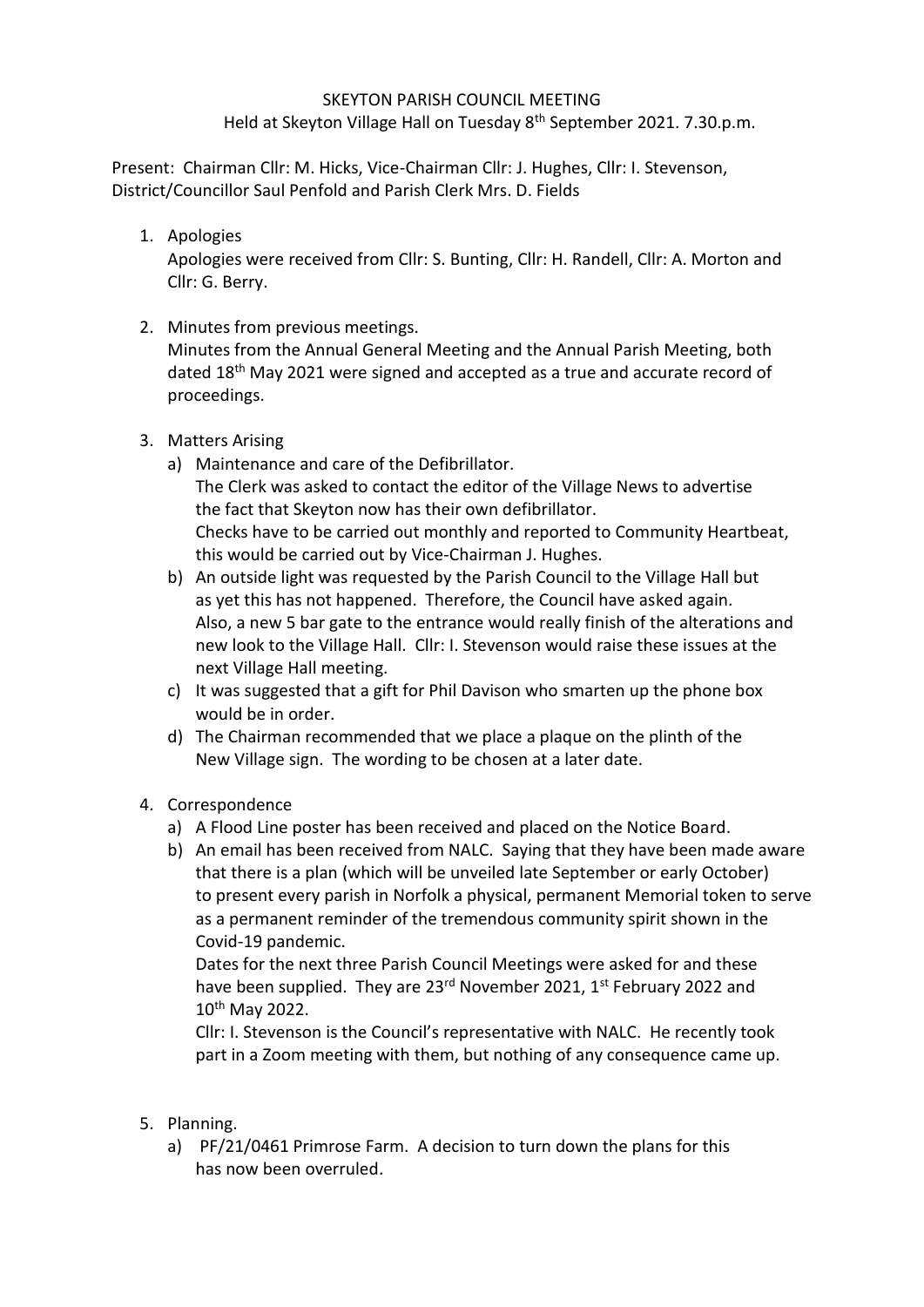- b) PF/21/1844 Garden Barns
- c) PF/21/1976 Thirtles House, plans approved.
- d) PF/21/2004 Willow Farm
- e) RV/20/2629 Bungalow, Beech Farm. Keeping to planning conditions.

## 6. Finance

- a) Bank Statement £1,443.92 in TSB Current Account
- b) URM Bottle Bank. Emptied about 3 weeks ago, Still waiting for invoice. Nearly full again. Invoices for 1.76 tonnes ready to be claimed from NNC as soon as.
- c) Cheques signed:- The following cheques have been signed:-

|    | Cheque for new Dell Laptop Adapter  | £20.32  |
|----|-------------------------------------|---------|
|    | Cheque for Dog Fouling Signs        | £26.58  |
|    | Cheque for glazing re: Tel: Box     | £148.56 |
|    | CT Baker invoices for plinth around |         |
|    | New Village Sign                    | £59.93  |
|    |                                     | £239.43 |
|    | Wickes invoice for tiles & adhesive |         |
|    | Re: Telephone Box                   | £22.82  |
|    | Screwfix - subsidiary items         | £21.36  |
|    | CT Baker - Cement                   | £12.00  |
| d) | Clerk's Wages and Tax               | Paid    |

7. Highways

Pot holes:- Pot holes outside "Crooked Cottage", Swanton Abbott Road, Skeyton also pot hole outside Grove Farm, Common Road, Skeyton. Clerk to report.

Chairman and District/County Councillor met with Justin Le-May in Skeyton regarding issues within the village, ie Pot holes, grup filled with tarmac outside Skeyton Lodge and the main problem in Skeyton the road called "The Causeway". The Causeway would be a major job, running into thousands. Core samples to be taken.

Previously concerns had been raised regarding Chapel Road, Skeyton. It was found that this road was not owned by anyone and each person took it upon themselves to keep their part of the verge and road tidy. This was not always the case. The issue with cars parking down Common Road has raised its ugly head again. It was also reported that lots of road marking and signs need re-painting and Cleaning.

8. Any other business

A report from District/County Councillor S. Penfold. Fifty Afghanistan's have been re-homed in Norwich, Gt. Yarmouth and Thetford. District wise, lots of pressure in resources. Bin collections sometimes missed. No meeting in August.

County Council, NDR Western Link still controversy about this. Planting, not good on the NDR, lots of trees not successfully growing.